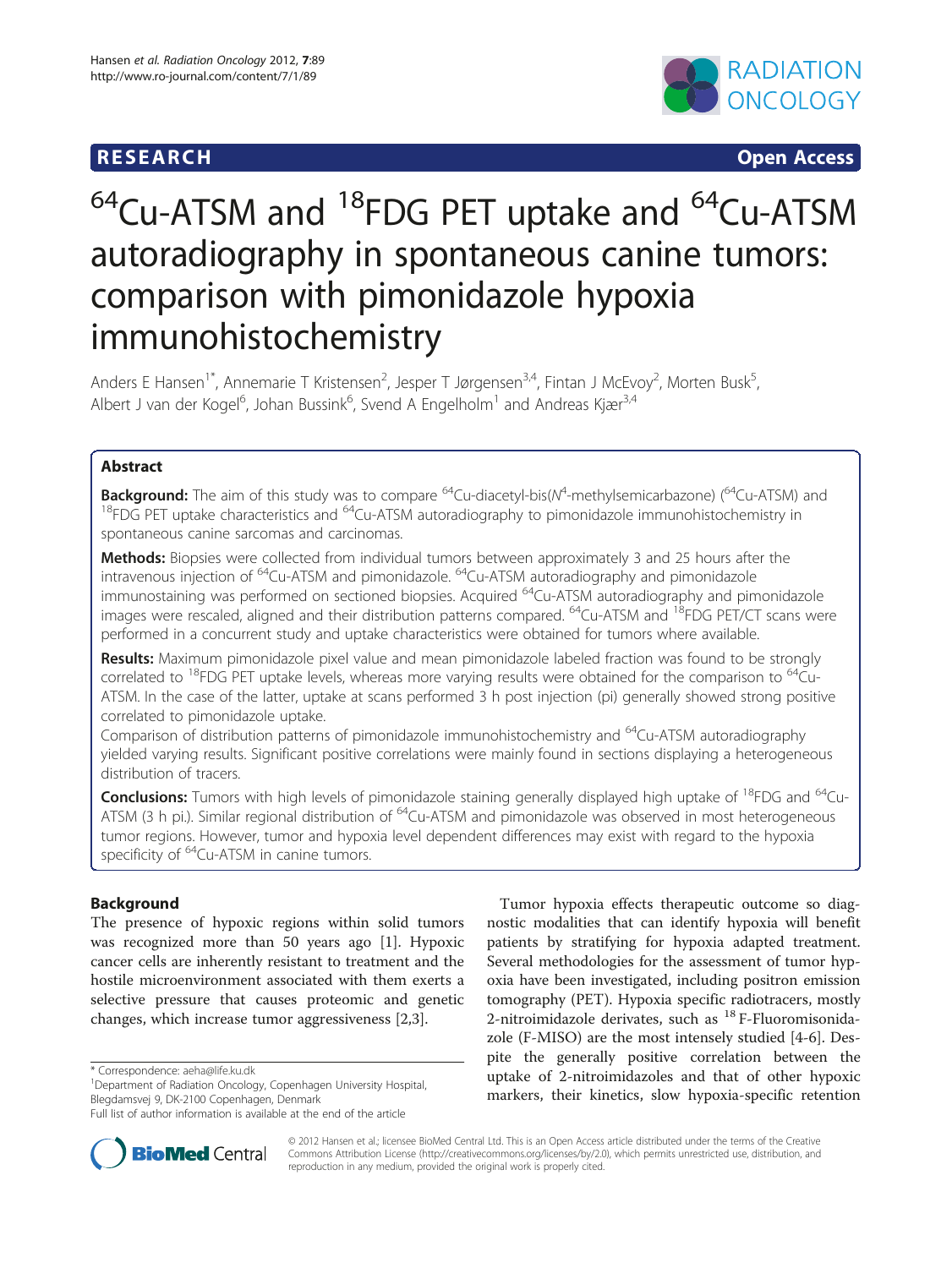and slow clearance of non-bound contaminating tracer are problematic [[6](#page-6-0)]. Cu-diacetyl-bis( $N^4$ -methylsemicarbazone) (Cu-ATSM) is among the most promising alternatives to 2-nitroimidazole for hypoxia PET imaging. Cu-ATSM is a highly membrane permeable complex with a rapid blood clearance and high intertissue and intratumoral contrast. The proposed trapping mechanism of Cu-ATSM is indirectly linked to hypoxia, via chemical reduction from a cell membrane permeable to a non-permeable state. The exact mechanism by which Cu-ATSM is trapped in hypoxic cells or the oxygen-level required for accumulation is however not completely understood [\[7,8](#page-6-0)].

Invasive and non-invasive preclinical studies of Cu-ATSM have been conducted in xenografted animal models using various cancer lines. Cu-ATSM accumulation was positively correlated to hypoxia as measured by polarographic microelectrodes in a 9 L gliosarcoma rat model [[9\]](#page-6-0). Additional studies have examined the uptake and distribution patterns of Cu-ATSM, to various noninvasive and invasive surrogate markers for hypoxia. Conflicting results have been obtained in these studies, which have questioned the universal hypoxia selectivity of the tracer and pointed towards potential tumor type dependent differences in accumulation kinetics [\[10](#page-6-0)[-13](#page-7-0)]. These pre-clinical studies have underlined the need for additional invasive studies, preferably in a large spontaneous tumor model, to further investigate the distribution and uptake kinetics of Cu-ATSM and thus its usefulness as a non-invasive hypoxia radiotracer.

Pimonidazole belongs to the group of 2 nitroimidazoles and is a cell permeable hypoxia marker that is reduced and irreversibly trapped under hypoxic conditions ( $pO<sub>2</sub> < 10$  mmHg). Specific antibodies have been developed that targets pimonidazole adducts formed by nitroreductases under hypoxic conditions. Immunohistochemical analysis of pimonidazole adduct formations is therefore possible following systemic administration of pimonidazole [[14,15](#page-7-0)].

The objective of this study was to compare uptake characteristics of pimonidazole immunohistochemistry to 64Cu-ATSM autoradiography and to PET uptake levels of 64Cu-ATSM and 2-deoxy-2-[18 F]fluoro-D-glu- $\csc$  ( $^{18}$ FDG) in spontaneous canine sarcomas and carcinomas. This study supplements previously reported non-invasive findings using Cu-ATSM and FDG as PET tracers in spontaneous canine tumors [\[16\]](#page-7-0).

# Methods

# Study population

Spontaneous canine cancer patients with histologically diagnosed soft tissue sarcomas or carcinomas were eligible for inclusion. Owners of the dogs concerned provided written informed consent prior to inclusion in the

study. Eight dogs met the inclusion criteria of this study (Table [1\)](#page-2-0), dogs 1 to 6 also participated in a concurrent study [\[16\]](#page-7-0). The study protocol was approved by the ethical and administrative research committee at the Department of Small Animal Clinical Sciences, Faculty of Life Sciences, University of Copenhagen.

# Experimental setup

PET/CT scans were performed using a combined PET/ CT scanner (Biograph 40, Siemens, Germany); consisting of a high-resolution PET-scanner and a 40-slice CTscanner. CT parameters; slice thickness of 3.0 mm, 120 kV, 170 mAs, pitch 1.2, collimation  $24 \times 1.2$  mm and a B30 kernel. The PET scans were acquired using a 3D acquisition mode and a 3D OSEM reconstruction (4 iterations, 8 subsets), and smoothed using a Gaussian filter having a FWHM of 3 mm, and a matrix size of 256  $\times$ 256. Tumor uptake of <sup>64</sup>Cu-ATSM and <sup>18</sup>FDG recorded on the PET/CT scans were determined using commercially available software (Pmod 3.0, Pmod Technologies, Switzerland) and reported in Table [1](#page-2-0). In short, tumor volumes of interests (VOIs) were constructed manually and mean and maximum uptake values of  $^{64}$ Cu-ATSM and 18FDG determined. Muscle reference VOIs were placed manually in 5 slices on tumor adjacent musculature. All images and VOIs were evaluated by an experienced human PET physician and a board certified veterinary radiologist. 18FDG uptake levels were calculated and reported as standardized uptake values (SUV) and <sup>64</sup>Cu-ATSM as tumor mean ( $T_{\text{mean}}$ ) and tumor maximum ( $T_{\text{max}}$ ) to muscle mean ( $M_{\text{mean}}$ ) uptake ratios.  $^{18}$ FDG and  $^{64}$ Cu-ATSM PET/CT scans were performed before any biopsy procedures.18FDG PET/CT scans were performed on day 1 approximately 1 hour after the injection of 18FDG (injected activity 6.0- 11.0  $MBq/kg$ ) and <sup>64</sup>Cu-ATSM PET/CT scans were performed on the following two days approximately 3 and 24 hours after the injection of  ${}^{64}$ Cu-ATSM (injected activity 5.5 to 10.0 MBq/kg). Procedures performed on individual dogs are listed in table [1](#page-2-0). Scanning and biopsy routines were as follows. Dogs received <sup>64</sup>Cu-ATSM intravenously as a bolus. Ten to 30 min prior to this all dogs received an intravenous injection of 0.5 g Pimonidazole  $HCL/m<sup>2</sup>$  body surface area suspended in 50 ml. of isotonic saline solution in accordance with a previously published procedure [\[17](#page-7-0)]. For scanning and biopsy procedures the dogs were pre-medicated with Methadone (0.2 to 0.3 mg/kg IM) and anesthetized using a bolus injection of Propofol. They were provided with 100 % oxygen via an endotracheal tube. Anesthesia was maintained by a continuous rate infusion of Propofol  $(15-25 \text{ mg/kg/hr})$ . Heart rate, oxygen saturation,  $CO<sub>2</sub>$ concentrations, and blood pressure were monitored throughout the procedures. Tumor biopsies were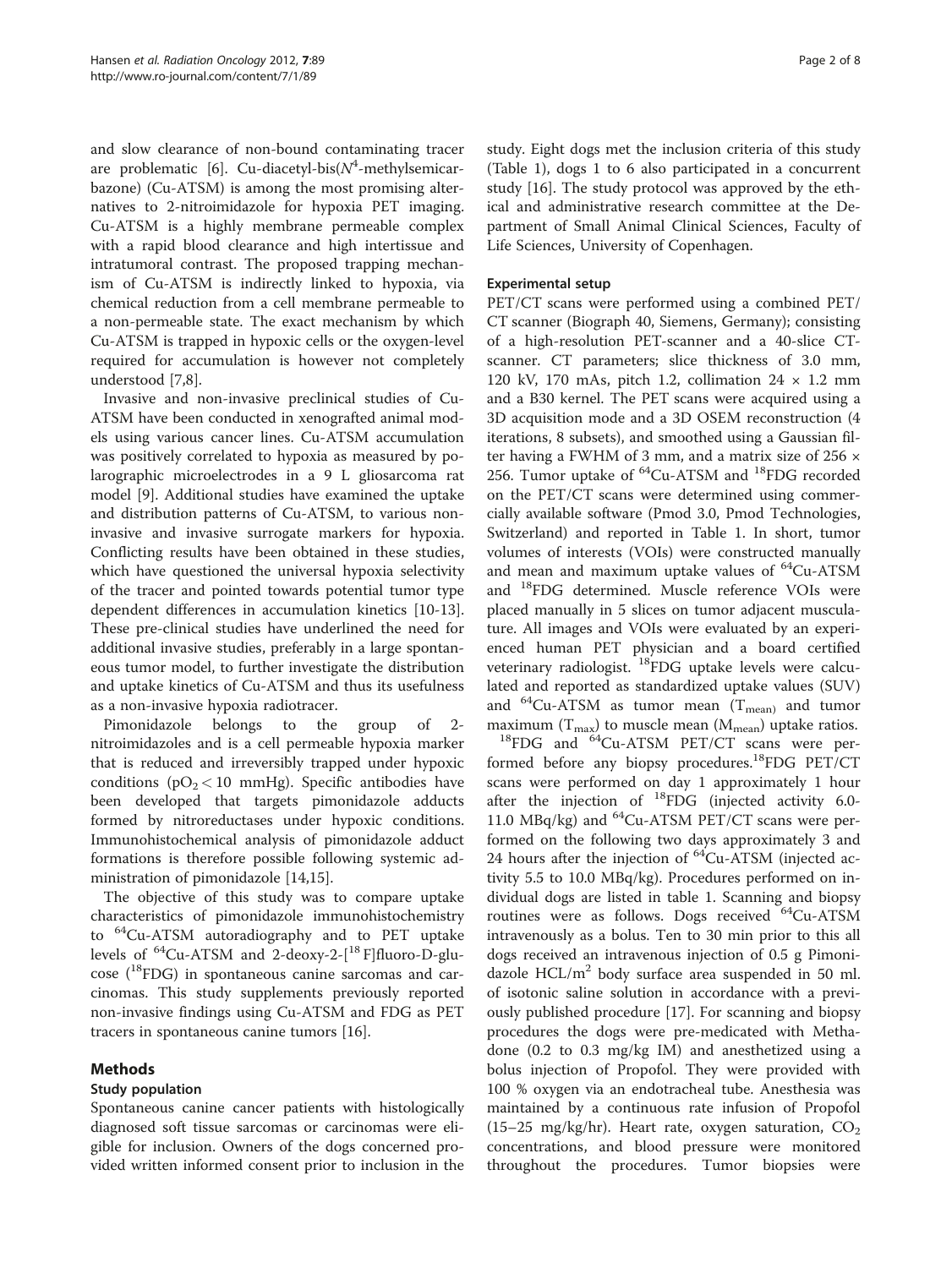# <span id="page-2-0"></span>Table 1 Tumor characteristics

| Dog no.        | Tumor type              | Volume        | <sup>64</sup> Cu-ATSM<br>$T_{\rm max}/M_{\rm mean}$ | <sup>64</sup> Cu-ATSM<br>$T_{mean}/M_{mean}$ | <sup>64</sup> Cu-ATSM<br>$T_{\rm max}/M_{\rm mean}$ | <sup>64</sup> Cu-ATSM<br>$T_{mean}/M_{mean}$ | <sup>18</sup> FDG SUV <sub>max</sub> | <sup>18</sup> FDG SUV <sub>mean</sub> | Max. pimonidazole<br>labeled pixel value | Mean pimonidazole<br>positive area fraction |
|----------------|-------------------------|---------------|-----------------------------------------------------|----------------------------------------------|-----------------------------------------------------|----------------------------------------------|--------------------------------------|---------------------------------------|------------------------------------------|---------------------------------------------|
|                |                         | $\text{Cm}^3$ | Approx. 3 h. pi.                                    |                                              | Approx. 24 h. pi.                                   |                                              | Approx.1 h pi.                       |                                       |                                          |                                             |
| 1a             | Fibrosarcoma            | 12.0          | 3.3                                                 | 1.8                                          | 1.7                                                 | 0.8                                          | 3.8                                  | 1.9                                   | 0.91                                     | 0.14                                        |
| 1 <sub>b</sub> | After 45 Gy. RT         | 9.5           | 3.2                                                 | 1.8                                          | 1.6                                                 | 0.8                                          | 1.5                                  | 0.9                                   | 0.55                                     | 0.01                                        |
| 2              | Squamous cell carcinoma | 14.4          | 7.4                                                 | 4.2                                          | 4.0                                                 | 2.3                                          | 11.8                                 | 5.5                                   | 0.91                                     | 0.13                                        |
| 3              | Undiff, sarcoma         | 12.3          | 6.8                                                 | 4.0                                          | 4.1                                                 | 2.0                                          | 9.1                                  | 5.6                                   | 0.94                                     | 0.10                                        |
| $\overline{4}$ | Hemangiopericytoma      | 79.9          | 3.1                                                 | 1.9                                          | 2.5                                                 | 1.5                                          | 3.4                                  | 1.7                                   | 0.85                                     | 0.03                                        |
| 5              | Fibrosarcoma            | 72.2          | 6.4                                                 | 2.5                                          | 7.1                                                 | 1.6                                          | 6.8                                  | 3.2                                   | 0.70                                     | 0.03                                        |
| 6              | Fibrosarcoma            | 70.4          | 6.6                                                 | 3.5                                          | 5.8                                                 | 2.4                                          | 7.6                                  | 5.1                                   | 1.00                                     | 0.09                                        |
|                | Hemangiopericytoma      | 13.8          | 1.2                                                 | 0.6                                          | N/A                                                 | N/A                                          | 2.7                                  | 1.3                                   | 0.55                                     | 0.03                                        |
| 8a             | Fibrosarcoma            | 138.5         | 1.5                                                 | 0.8                                          | N/A                                                 | N/A                                          | 2.0                                  | 1.2                                   | 0.38                                     | 0.01                                        |
| 8b             | After 45 Gy. RT         | N/A           | N/A                                                 | N/A                                          | N/A                                                 | N/A                                          | N/A                                  | N/A                                   | 0.15                                     | 0.0                                         |

Tumor characteristics, PET imaging data and pimonidazole staining in canine tumors. For further details, please see text.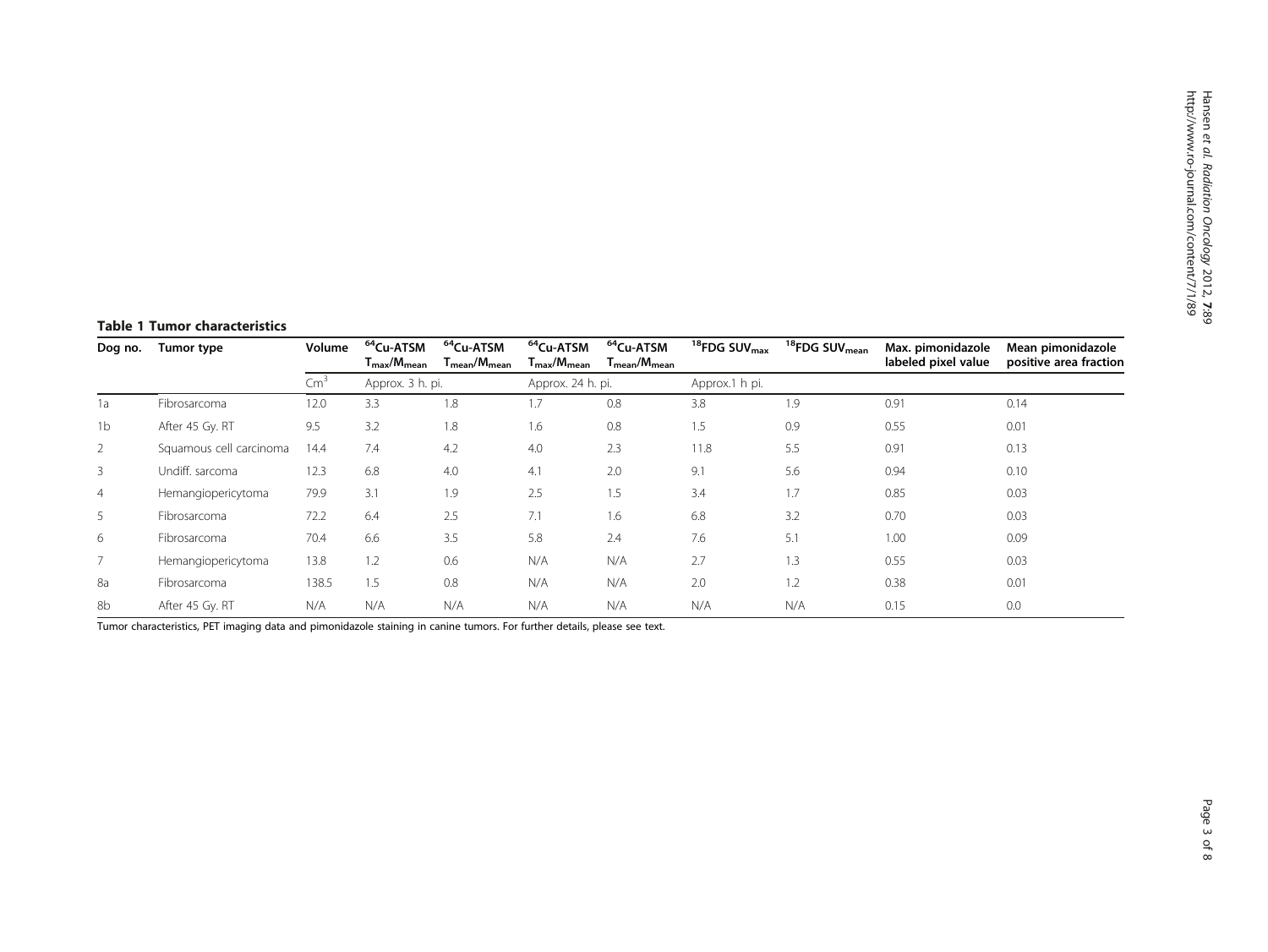collected approximately 25 hours after the injection of Cu-ATSM in dogs 1 to 6. Biopsies from dog 7 where collected 10 hours after injection of Cu-ATSM. Dog 1 and 8 had biopsies collected both before, designated 1a and 8a, and after radiotherapy, designated 1b and 8b, respectively. Biopsies from dog 8 were collected 14 hours (8a) and 3 hours (8b) the injected of Cu-ATSM. Post radiotherapy biopsies were collected 6 weeks after completion of 45 Gy. radiation therapy (10 fractions of 4.5 Gy, three weekly treatments).

From each tumor biopsy set, three to nine individual biopsies, ranging from approximately  $5 \times 5 \times 5$  mm. to  $10 \times 10 \times 10$  mm. were collected from various regions within the tumor by a sterile procedure. Biopsies were snap-frozen in liquid nitrogen immediately after collection and subsequently several 10 μm sections were cut from each using a cryostat and then thaw mounted on poly-L-lysine coated microscopy slides.

# Autoradiography

The spatial distribution pattern of  $^{64}$ Cu-ATSM was determined by exposing tumor sections to phosphor imaging screens for 20 hours. These screens were read using a phosphor imaging system (Cyclone Plus Phosphor Imager, Perkin Elmer, Waltham, MA., USA), to form semi-quantitative photo-stimulated luminescence images of 64Cu-ATSM micro regional distributions. Tumor slides were subsequently frozen and stored at −80 °C until immunohistochemical analysis.

# Immunohistochemistry

Three to nine tumor sections from the individual tumors were evaluated microscopically for the distribution of bound pimonidazole. Immunohistochemical staining was performed using a previously described methodology [[18\]](#page-7-0). Stained tumor sections were analyzed using a semiautomatic digital image acquisition system. Gray value images with a pixel size of  $2.67 \times 2.67$  µm showing the distribution of pimonidazole were obtained and transformed at the pixel level into segmented binary images to visualize pimonidazole-positive cells using a previously published method [\[18\]](#page-7-0).

# Image analysis

The spatial distribution patterns of <sup>64</sup>Cu-ATSM photoluminescence autoradiography were compared to pimonidazole on the individual tumor sections using ImageJ (public domain, Java-based image processing program). All images were manually aligned and then cropped, based on masks drawn on pimonidazole immunofluorescence images to exclude areas of necrosis, dust particles and tissue holes. Images were subsequently rescaled to identical pixel sizes (100  $\times$  100  $\mu$ m), using pixel averaging without image interpolation. Regions of interest

(ROIs) were manually drawn on pimonidazole immunofluorescence images, excluding the peripheral pixels to avoid influence of pixel averaging when downsizing.

Maximum pimonidazole labeled pixel value and mean pimonidazole positive labeled area fraction was calculated from the rescaled  $100 \times 100$  µm pixel images. The pixel values on the rescaled on the  $100 \times 100$  µm pixel images is the fraction of pimonidazole positive  $2.67 \times$ 2.67  $\mu$ m pixels divided by the total number of 2.67  $\times$ 2.67 μm binary pixels composing the rescaled  $100 \times 100$ μm pixels. Maximum pimonidazole labeled pixel value represent the single  $100 \times 100$  μm pixel with the highest fraction of  $2.67 \times 2.67$  µm pimonidazole positive pixels from all sections of the tumor. Mean pimonidazole positive labeled area fraction represent the average 100 × 100 μm image pixel value of all sections from the individual tumors.

Pimonidazole uptake characteristics of the individual tumors was examined and correlated to tumor PET uptake characteristics of <sup>64</sup>Cu-ATSM and <sup>18</sup>FDG from the previously performed PET scans. Mean pimonidazole positive area fraction and maximum pimonidazole pixel values were correlated to maximum and mean tumor to muscle uptake ratios of 64Cu-ATSM and maximum and mean SUV of <sup>18</sup>FDG.

The  $100 \times 100$  µm pimonidazole immunofluorescence and corresponding co-registered  $100 \times 100$  μm <sup>64</sup>Cu-ATSM autoradiography images were rescaled to a pixel size of  $1 \times 1$  mm by pixel averaging without interpolation. The two-step rescaling procedure allowed for the recognition and exclusion of artifacts within both immunohistochemical and autoradiography images at similar resolution. The manual ROIs from original images were applied to the  $1 \times 1$  mm pixel size images and only pixels not transversed by the sectiondelineating ROI were included during subsequent pixelby-pixel correlation analysis (Figure [1\)](#page-4-0).

# Statistical analysis

Statistical analyses were performed using Graph Pad Prism (Version 5.0b, GraphPad, Inc. La Jolla, Ca, USA). All correlations were performed as non-parametric Spearman's rank correlation analysis. For all statistical analysis a p-value  $< 0.05$  was considered significant.

# Results

Maximum pimonidazole labeled pixel value ranged from 1.0 to 0.15, while pimonidazole positive area fraction ranged from 0.14 to 0.0 between tumors.

The  ${}^{64}$ Cu-ATSM T<sub>max</sub>/M<sub>mean</sub> uptake ratio deduced from images acquired 3 hours pi. was found to be positively correlated to maximum pixel value in pimonidazole labeled images with a correlation coefficient of 0.81  $(p = 0.011)$ , and to pimonidazole positive fractions by a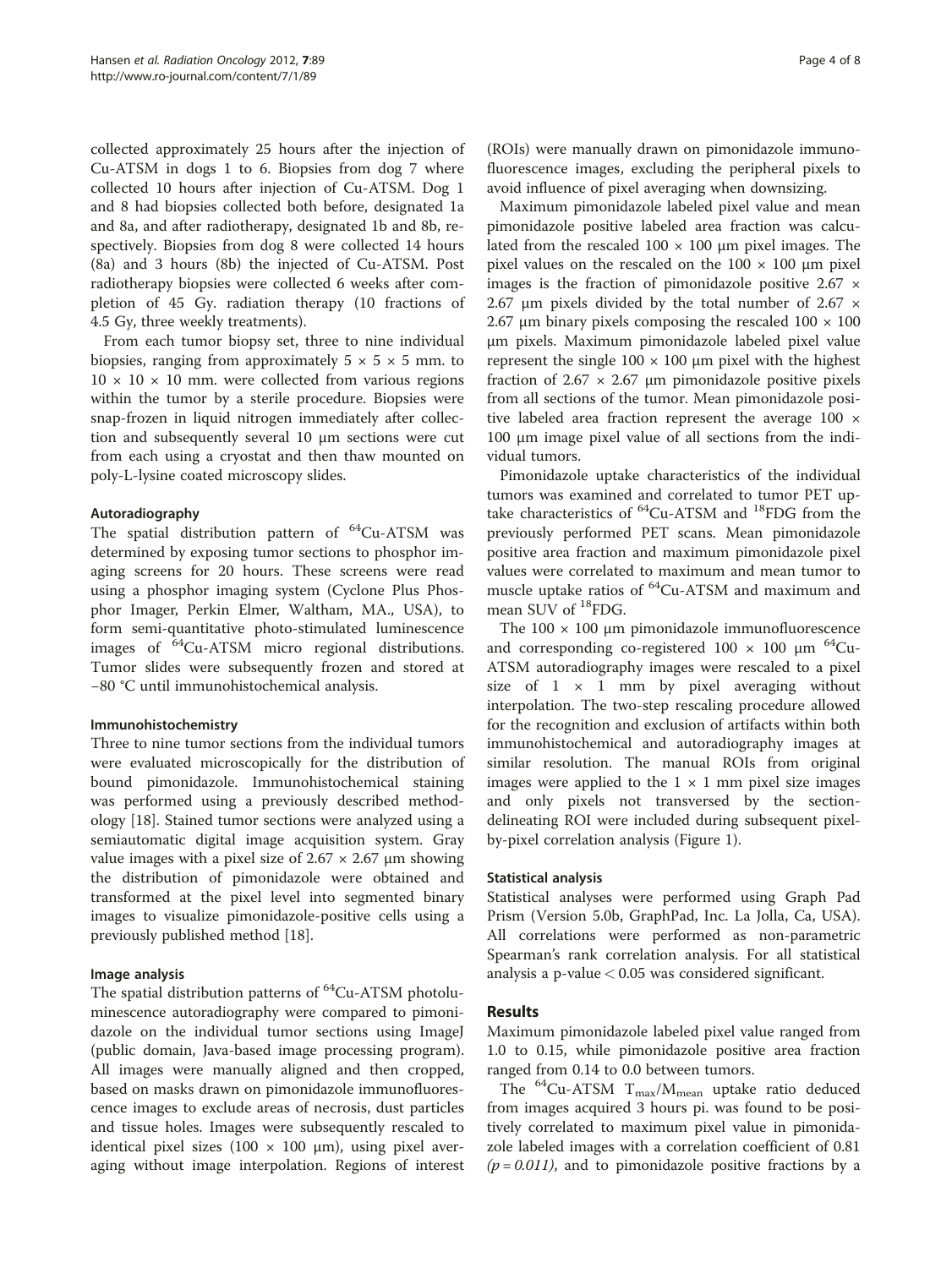<span id="page-4-0"></span>

correlation coefficient of 0.69 ( $p = 0.043$ ). The <sup>64</sup>Cu-ATSM  $T_{mean}/M_{mean}$  uptake ratio at 3 hours pi. was also significantly correlated to maximum pimonidazole pixel values, by a correlation coefficient of 0.77 ( $p = 0.021$ ). Mean and maximum 18FDG SUV displayed a positive correlation to pimonidazole staining values. Maximum <sup>18</sup>FDG SUV was correlated to both pimonidazole maximum and pimonidazole positive area fraction values with correlation coefficients of 0.82 ( $p = 0.008$ ) and 0.79  $(p = 0.014)$ , respectively. Mean <sup>18</sup>FDG SUV correlated to maximum and mean pimonidazole pixel values with correlation coefficients of  $0.85$   $(p = 0.008)$  and 0.77 ( $p = 0.017$ ), respectively. Correlation between <sup>64</sup>Cu-ATSM  $T_{mean}/M_{mean}$  3 hours pi. and mean pimonidazole positive area fraction and all correlations between 64Cu-ATSM uptake 24 hours pi. and pimonidazole and were found to be statistically insignificant (Table 2).

Pixel-by-pixel correlation analysis of <sup>64</sup>Cu-ATSM autoradiography and pimonidazole immunofluorescence yielded varying results with correlation coefficients of individual sections ranging from a strong positive correlation of 0.88 to a moderate negative of −0.56). The correlation coefficients were only statistically significant in 15 out of 55 sections. Twelve sections displayed a statistically significant positive correlation, ranging from 0.41 to 0.88 and three sections from one tumor,

displayed a significant negative correlation ranging from −0.35 to −0.56. Figure [2](#page-5-0) illustrates two sections with positive and no correlation, respectively. The sections from the tumor of dog no.6 displayed the most statistically significant positive correlation, with significant correlation coefficients ranging from 0.41 to 0.77 (mean 0.63) in six of nine evaluated sections.

# **Discussion**

The observed correlations between <sup>64</sup>Cu-ATSM PET uptake and pimonidazole staining characteristics indicate that high  ${}^{64}$ Cu-ATSM uptake on PET, at least at 3 hours pi., is indicative of intratumoral hypoxia as measured by pimonidazole immunostainings. The validity of comparing Cu-ATSM PET uptake at 3 hours pi and pimonidazole immunohistochemistry on biopsies collected up to 25 hours after administration can be discussed. Previous studies on pimonidazole in canine tumors have reported that adduct formation occurs from within 20 minutes and sufficient antigen persists for days to allow for acceptable immunohistochemistry [[17](#page-7-0)]. This together with the pimonidazole adduct formation being irreversible in hypoxic cells and its relatively short plasma half-life [\[15,17](#page-7-0)], makes a comparison of 3 hour Cu-ATSM PET and pimonidazole valid. The lack of information on the reversibility of cellular Cu-ATSM binding justifies similar considerations for

Table 2 FDG and <sup>64</sup>Cu-ATSM PET uptake vs. Pimonidazole staining

|                                                            | Maximum pimonidazole labeled pixel value | Mean pimonidazole positive area fraction |
|------------------------------------------------------------|------------------------------------------|------------------------------------------|
| $^{64}$ Cu-ATSM T <sub>max</sub> /M <sub>mean</sub> 3 h.   | $0.81$ (p = 0.011)                       | $0.69$ (p = 0.043)                       |
| $^{64}$ Cu-ATSM T <sub>mean</sub> /M <sub>mean</sub> 3 h.  | $0.77(p=0.021)$                          | $0.56$ ( $p = 0.126$ )                   |
| $^{64}$ Cu-ATSM T <sub>max</sub> /M <sub>mean</sub> 24 h.  | $0.40$ ( $p = 0.396$ )                   | $0.036$ ( $p = 0.964$ )                  |
| $^{64}$ Cu-ATSM T <sub>mean</sub> /M <sub>mean</sub> 24 h. | $0.70$ ( $p = 0.088$ )                   | $0.24$ ( $p = 0.595$ )                   |
| $18$ FDG SUV $_{\text{max}}$                               | $0.82$ (p = 0.008)                       | $0.79$ (p = 0.014)                       |
| <sup>18</sup> FDG SUV <sub>mean</sub>                      | $0.85(p=0.008)$                          | $0.77(p = 0.017)$                        |

Pimonidazole maximum labeled pixel value and mean pimonidazole positive area fraction of individual tumors correlated to their <sup>64</sup>Cu-ATSM maximum and mean T/M ratios 3 and 24 h. pi. and <sup>18</sup>FDG maximum and mean SUV. Spearman non-parametric correlation coefficients and p-value. Significant correlations in bold.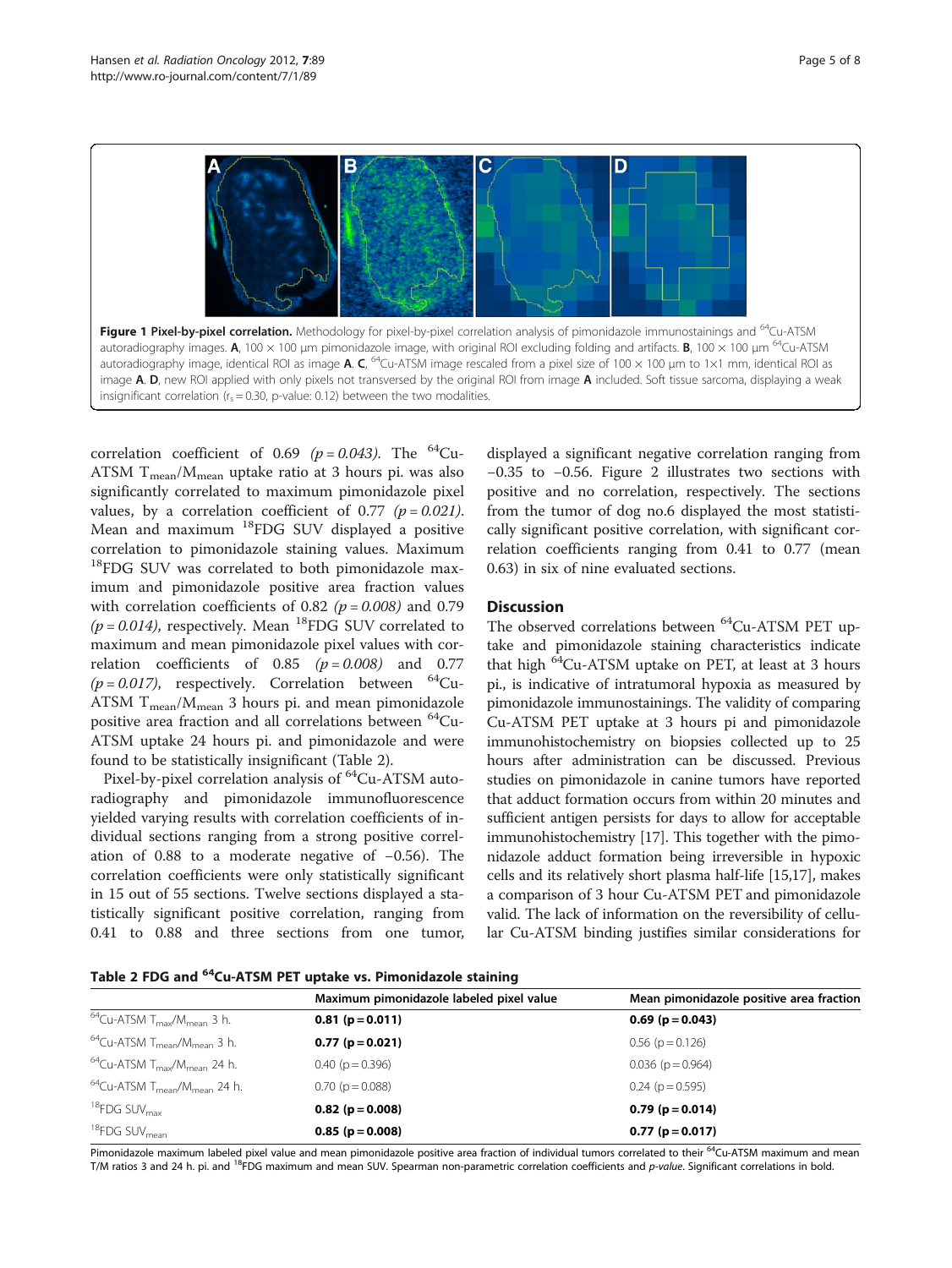<span id="page-5-0"></span>

the comparison of Cu-ATSM PET 24 hour pi. uptake characteristics and pimonidazole.

The maximum and mean SUV of <sup>18</sup>FDG on PET images displayed a strong positive correlation to pimonidazole staining characteristics. Interestingly, based on these correlations, 64Cu-ATSM tumor PET uptake appears not to improve on 18FDG uptake as a hypoxia marker where hypoxia is assessed by pimonidazole immunohistochemistry on tumor biopsies. However, no information on the spatial correlation between  $^{18}$ FDG and pimonidazole was available.

The correlation between pimonidazole and uptake of the two markers  $^{18}$ FDG and  $^{64}$ Cu-ATSM could indicate that hypoxic tumors display increased glycolytic activity (Pasteur effect) [[19](#page-7-0)] or that highly glycolytic tumors might have a more aggressive growth potential, which increases the risk of forming hypoxic tumor regions [[20\]](#page-7-0). There are limitations in this interpretation given the low number of tumors, the different histopathologies, and the potential for different baseline glycolytic activity irrespective of hypoxia. Previous studies assessing the potential of 18FDG as a surrogate marker of hypoxia have reported similar concerns. [\[21](#page-7-0)].

The wide spectrum of correlations between  $^{64}$ Cu-ATSM autoradiography and pimonidazole immunofluorescence is indicated by Spearman's rank correlation coefficients ranging from strong positive to moderate negative from the individual tumor sections. A clear tendency for increased positive correlation was observed in tumors and sections displaying higher maximum and mean pimonidazole labeling fractions. A negative correlation between the two modalities was only observed for one tumor, which suggests that potential tumor dependent differences could exist.

The distribution of the two tracers in tumor sections displaying a heterogeneous uptake patterns indicate that 64Cu-ATSM, at least in these sections, is an indicator of regional tumor hypoxia as assessed by pimonidazole. No firm conclusions into to the can be made on the data reported here. Based on the different uptake mechanisms of Cu-ATSM and pimonidazole, including differences in oxygen levels required for induction and maximal binding, a completely similar microregional distribution can probably not be expected from the two labels. The pimonidazole positive staining region on the binary segmented images ranged from 0 to 0.14 between tumors, which means that in the major part of sections, the few scattered pimonidazole positive pixels seen were likely the result of random noise and would not be expected to have corresponding <sup>64</sup>Cu-ATSM activity. In contrast, regions displaying more intense activity, some correlation was seen. In these higher uptake areas correlation coefficients indicate that <sup>64</sup>Cu-ATSM accumulates in patterns that to some extent are comparable to those of pimonidazole. However, despite this trend, one tumor displayed a negative correlation between the two tracers, which could be comparable to previous observation in preclinical studies [\[10](#page-6-0)[,11](#page-7-0)]. Cycling changes in hypoxia distribution have been identified as a hallmark feature of solid tumors [[22\]](#page-7-0). Since pimonidazole adduct formation is irreversible and if for the sake of argument Cu-ATSM accumulation is reversible in cells experiencing reoxygenation then varying correlations observed between Cu-ATSM 24 hours pi. and pimonidazole can be explained. Pixel-by-pixel comparisons were performed at a pixel size of  $1 \times 1$  mm, which limits the possibility to detect minor spatial differences between the two tracers. However, the use of this pixel size decreases both image noise and the influence of minor inaccuracies in the coregistration process. It could be argued that a larger pixel size would add additional information and better mimic the resolution of modern PET scanners [\[23](#page-7-0)],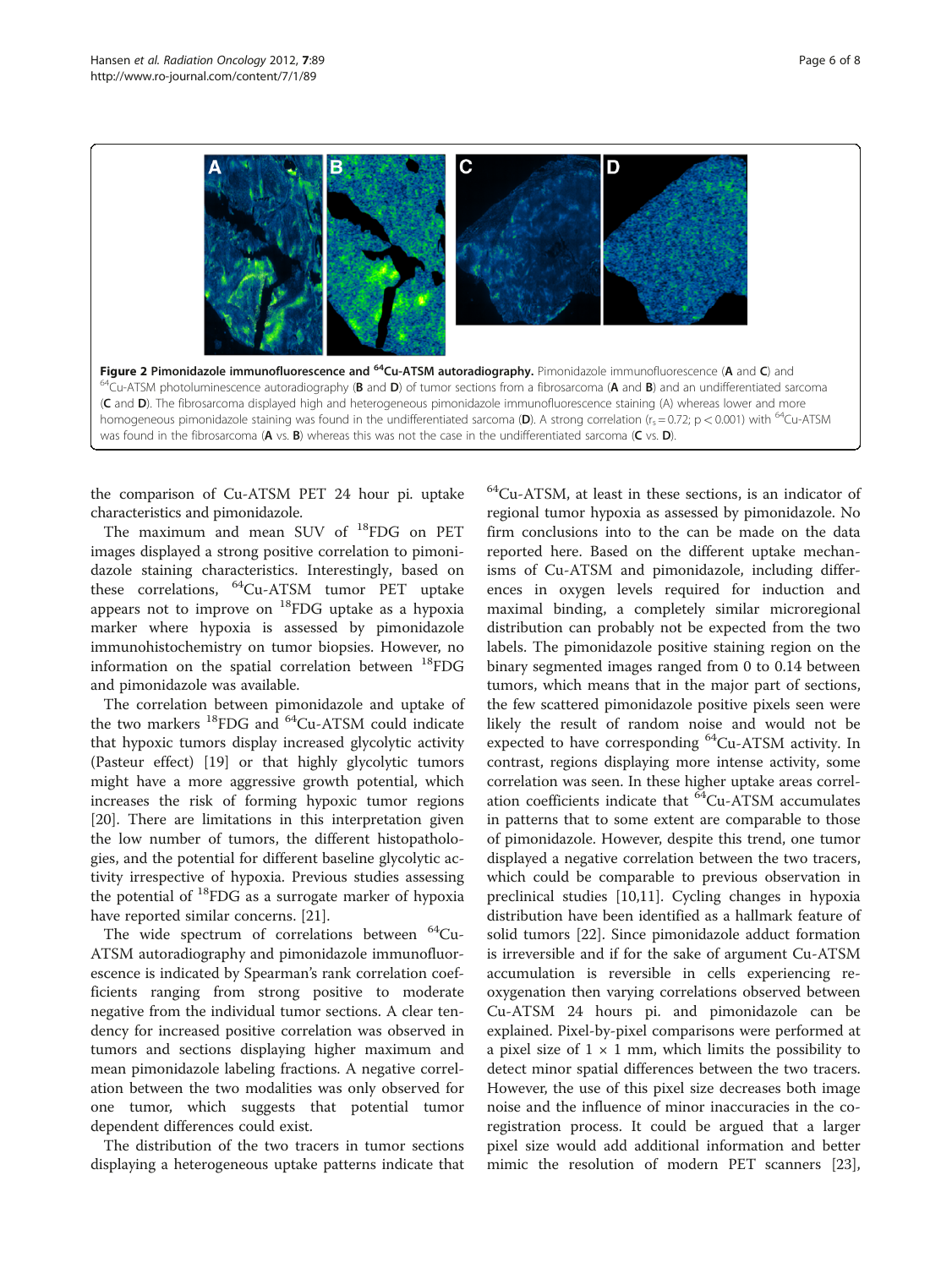<span id="page-6-0"></span>however increasing pixel sizes beyond  $1 \times 1$  mm was not reasonable considering the sizes of tumor sections used. Biopsies were for most tumors obtained after approximately 25 hours. The optimal period allowed for the distribution of <sup>64</sup>Cu-ATSM in spontaneous canine tumors is not reported. It is possible that no general optimal period exists as based on previously reported findings in xenografted models, the distribution period necessary for <sup>64</sup>Cu-ATSM to attain sufficient hypoxiaspecificity varies widely among tumors [\[11](#page-7-0)].

The tumor sections from biopsies obtained after shorter distribution periods than approximately 25 hours displayed no improved pimonidazole staining or <sup>64</sup>Cu-ATSM uptake or heterogeneity. These sections did however only display limited accumulation of both tracers and more intensively staining sections could potentially show a benefit with regard to earlier sampling time. We have previously reported a delayed accumulation of Cu-ATSM in hypoperfused tumor regions [[16](#page-7-0)]. The tumor of dog no. 6 was included in the previous study and displayed a central hypoperfused tumor core with delayed accumulation of Cu-ATSM. Interestingly, six of nine sections from this tumor displayed a statistically significant moderate to strong positive correlation between Cu-ATSM and pimonidazole after a distribution period of 25 hours, indicating that, at least in this tumor, prolonged distribution periods for Cu-ATSM may be required.

There are several limitations to this study, in particular the low number of tumors investigated, their varying histopathologies and the need for general anesthesia during procedures. The validity of comparing universal tumor uptake levels of  $^{18}$ FDG and  $^{64}$ Cu-ATSM, assessed by PET imaging, to regional uptake levels on segmented pimonidazole immunostainings is also questionable. Furthermore, the microregional spatial comparison of two different hypoxia markers with different uptake mechanisms and probably differences in oxygen level dependence for accumulation, cannot be expected to be exactly identical and directly comparable. Non-invasive and invasive imaging studies of tumor hypoxia may additionally be affected by long periods between injection of tracers and image acquisition considering the varying survival time and turn over of hypoxic tumor cells reported [[14](#page-7-0)].

# Conclusions

In conclusion this study provides several indications that  $64$ Cu-ATSM accumulation patterns are comparable to those of pimonidazole in several spontaneous tumors available in this study. It also suggests that the hypoxia specificity of  ${}^{64}$ Cu-ATSM may differ between tumors and with level of hypoxia.

Validation against invasive measures of hypoxia is important in the evaluation and development of noninvasive alternatives. In this perspective spontaneous clinical animal models hold the potential to bridge the numerous gaps between pre-clinical induced cancer models and human cancer patients.

#### Competing interests

None

#### Acknowledgements

This study was supported by CIRRO – The Lundbeck Foundation Centre for Interventional Radiation Oncology.

#### Author details

<sup>1</sup>Department of Radiation Oncology, Copenhagen University Hospital, Blegdamsvej 9, DK-2100 Copenhagen, Denmark. <sup>2</sup>Department of Small Animal Clinical Sciences, University of Copenhagen, Dyrlaegevej 16, DK-1870 Frederiksberg C, Denmark. <sup>3</sup>Cluster of Molecular Imaging, Faculty of Health and Medical Sciences, Blegdamsvej 3B, DK-2200 Copenhagen N, Denmark. 4 PET and Cyclotron Unit, Copenhagen University Hospital, Blegdamsvej 9, DK-2100 Copenhagen, Denmark.<sup>5</sup> Department of Experimental Clinical Oncology, Aarhus University Hospital, Norregade 44, DK-800 Aarhus, Denmark. <sup>6</sup>Department of Radiation Oncology, Radboud University Nijmegen Medical Centre, 874 Radboud, 9101, 6500 HB Nijmegen, Netherlands.

#### Author contributions

AEH carried out the PET/CT scans, collected biopsies, performed autoradiograhy, image analysis and statistics, planned study and drafted manuscript. ATK participated in the planning of the study and helped to draft the manuscript. JTJ performed autoradiography and image analysis. FJM performed image analysis, statistic and helped draft the manuscript. MB assisted in planning the study and image analysis. AJK performed pimonidazole immunofluorescence and segmentation of images. JB performed pimonidazole immunofluorescence and segmentation of images. SAE participated in the planning of the study and helped to draft the manuscript. AK participated in the planning of the study, autoradiography and image analysis and helped to draft the manuscript. All authors read and approved the final manuscript.

#### Received: 9 April 2012 Accepted: 15 June 2012 Published: 15 June 2012

#### References

- 1. Thomlinson RH, Gray LH: The histological structure of some human lung cancers and the possible implications for radiotherapy. Br J Cancer 1955, 9:539–549.
- 2. Vaupel P: Hypoxia and aggressive tumor phenotype: implications for therapy and prognosis. Oncologist 2008, 13(Suppl 3):21–26.
- 3. Vaupel P, Mayer A: Hypoxia in cancer: significance and impact on clinical outcome. Cancer Metastasis Rev 2007, 26:225–239.
- 4. Padhani A: PET imaging of tumour hypoxia. Cancer Imaging 2006, 6: S117–S121.
- 5. Padhani AR, Krohn KA, Lewis JS, Alber M: Imaging oxygenation of human tumours. Eur Radiol 2007, 17:861–872.
- 6. Krohn KA, Link JM, Mason RP: Molecular imaging of hypoxia. J Nucl Med 2008, 49(Suppl 2):129S–148S.
- 7. Holland JP, Lewis JS, Dehdashti F: Assessing tumor hypoxia by positron emission tomography with Cu-ATSM. Q J Nucl Med Mol Imaging 2009, 53:193–200.
- 8. Vavere AL, Lewis JS: Cu-ATSM: a radiopharmaceutical for the PET imaging of hypoxia. Dalton Trans 2007, 43:4893–4902.
- 9. Lewis JS, Sharp TL, Laforest R, Fujibayashi Y, Welch MJ: Tumor uptake of copper-diacetyl-bis(N(4)-methylthiosemicarbazone): effect of changes in tissue oxygenation. J Nucl Med 2001, 42:655-661.
- 10. Yuan H, Schroeder T, Bowsher JE, Hedlund LW, Wong T, Dewhirst MW: Intertumoral differences in hypoxia selectivity of the PET imaging agent 64Cu(II)-diacetyl-bis(N4-methylthiosemicarbazone). J Nucl Med 2006, 47:989–998.